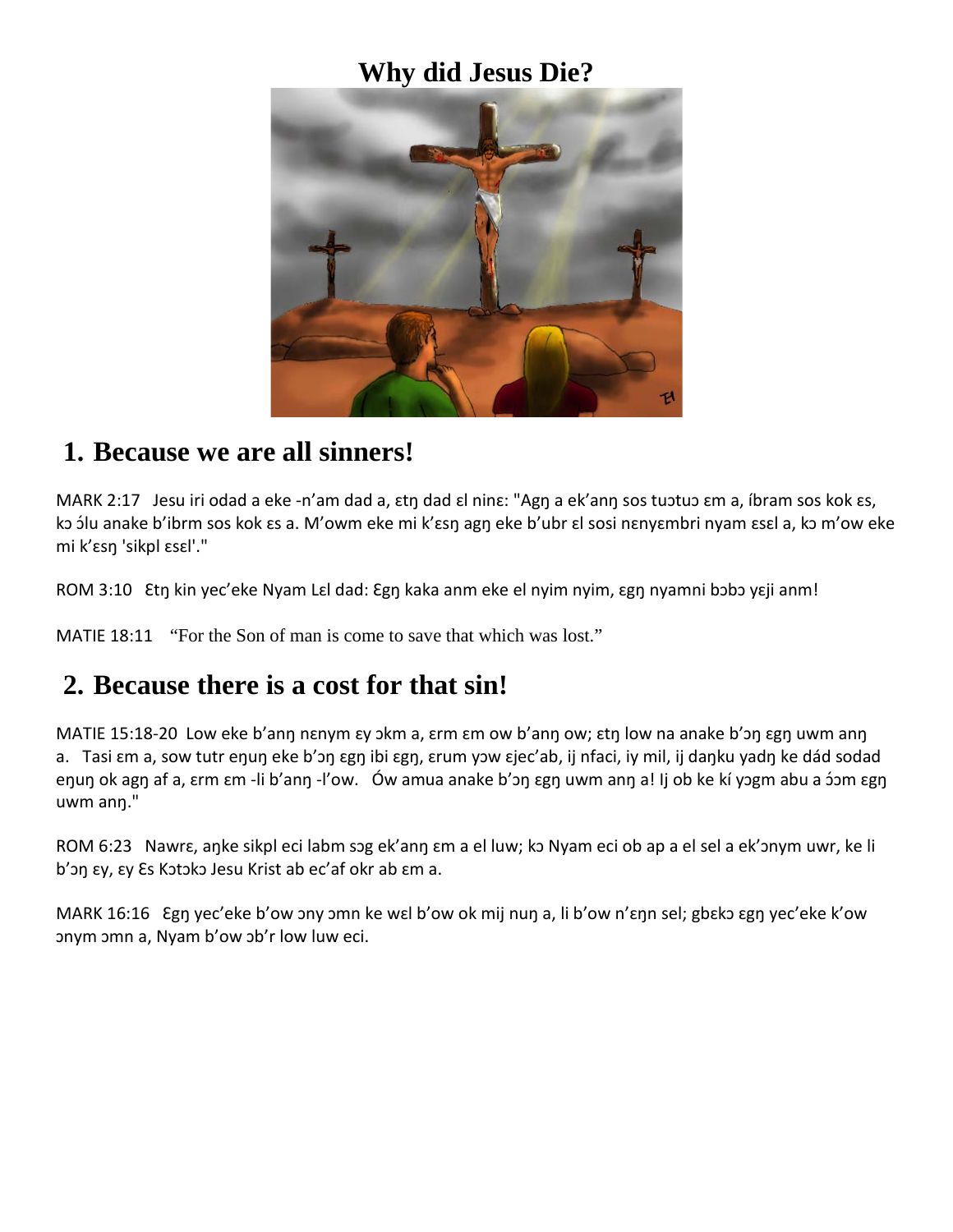

**There is a cost for sin!**

# **3. Because Jesus died and paid for our sins on the cross!**

MATIE 1:21 Li b'ow l'ew iy, ŋ b'ow ɛsŋ iy a Jesu, aŋke in anake li b'ow l'eb in ec'agŋ a nimum l'ɛlu es ɛl e sikpl ɛm a."

ROM 5:8 Gbεkɔ kin elel eke Nyam yεgm εy in ec'erur eke n'ɔny εy ec'a: n'ɔŋ Krist ow uw εy eci, lɛgŋ ab ɛm eke s'el sikpl ɛsɛl a.

JAN 3:16 Tasi ɛm a, Nyam erur wus ec'agn a afnn es ton n'ɔn wɛl in ec'ly ekpɔbi a, yec'ɛtn ke ɛgn kaka fɛn ek' ony ɔmn in εm a k' úwm, kɔ ke n' έη n sel ek' onym uwr.

MATIE 18:11 "For the Son of man is come to save that which was lost."

## **4. Salvation is a free gift, not by good works. You must take God's word for it, and trust Jesus alone!**

OB KOK 4:12 In ɛm cɛ anake s'ɔtu eke si k'ɛŋn sel a, aŋke wus na nimum af, Nyam ɔɔm agŋ ɛgŋ ɛjeci kaka ek'in ɛm si k'ɛŋn sel."

EFES 2:8-9 Tasi ɛm a, in eci sɔrŋ ikŋ ab ɛm anake li sɔg ɔny a, aŋke ɔny ubr nawrɛ. Ow elm ɔny ɛm ow anm owm, kɔ Nyam in obi eci bibm eke ɔŋ ɔny. Sel ɛŋn na, ɛŋnmn in ɔny ec'ów kok ɛm; ow sosiɛm a ɛgŋ kaka k'ɛ́w sos.

TIT 3:5 ɛtŋ li sɔg ɛy, ow elm ɛy ec'ów amamn eke si kok a sosiɛm, kɔ eke n'ɔny ɛy e sɔrŋ ikŋ a sosiɛm. Li sɔg ɛy mij a eke b'ayal ɛy s'el agŋ owr ab ɛm; ɛtŋ ow ec'iri tasi a el: ɛb ir owr a ek'Abŋ Lala b'ɔŋ ɛy a.

## **5. We must put our faith and trust in Christ alone!**

MARK 9:23 Jesu am dad'r ɛsɛ: "Kɔ bla ɛtŋ am dad ɛsɛ: 'Ek'ɔtu e ki kok ee?' Wɛl ɔtu eke ki kok low low fɛŋ ɛgŋ eke b'ɔny ɔmn a eci."